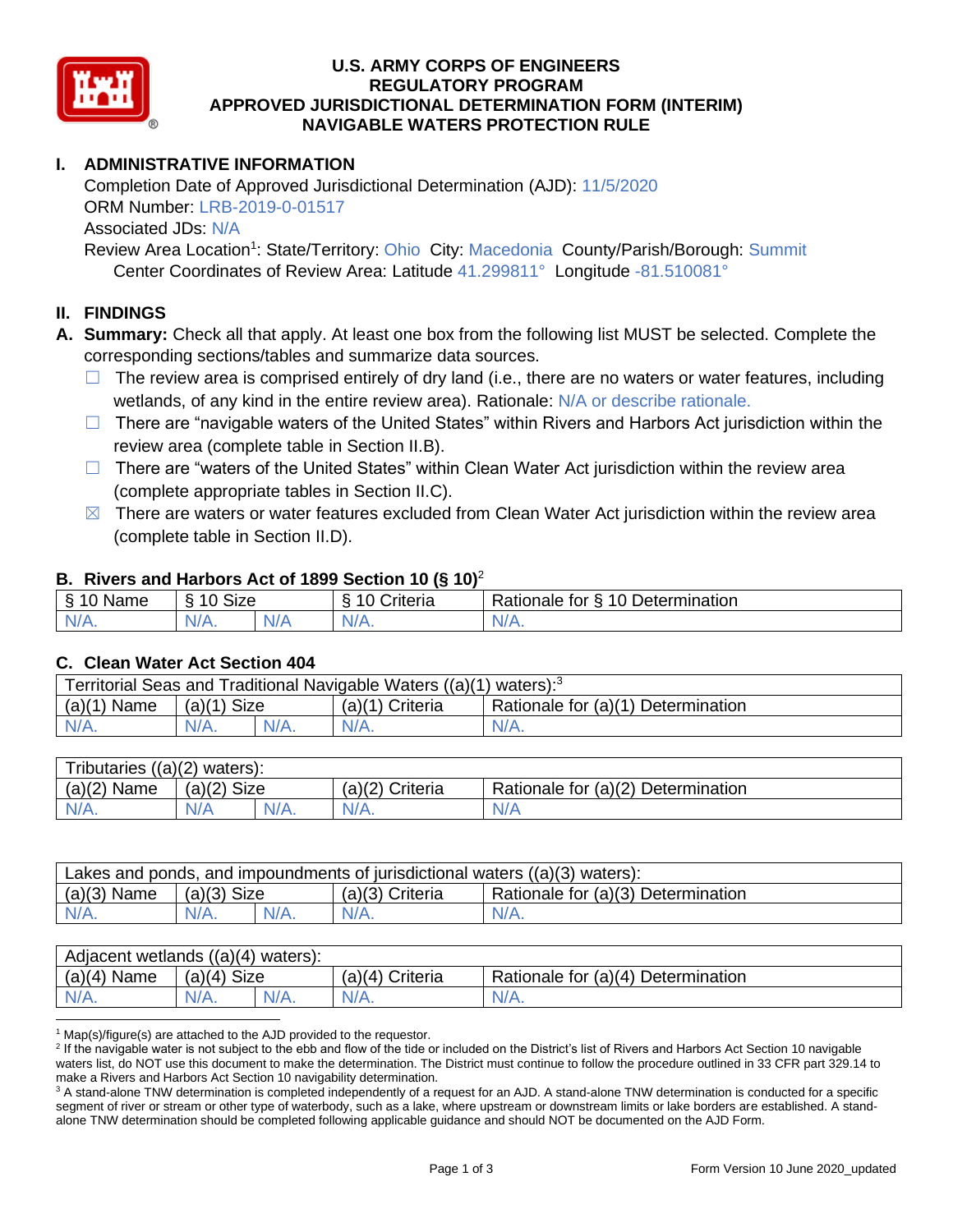

## **U.S. ARMY CORPS OF ENGINEERS REGULATORY PROGRAM APPROVED JURISDICTIONAL DETERMINATION FORM (INTERIM) NAVIGABLE WATERS PROTECTION RULE**

## **D. Excluded Waters or Features**

| Excluded waters $((b)(1) - (b)(12))$ : <sup>4</sup> |                       |                  |                                    |                                                                                                                                                                                                                                                                                                                                                                                                                                                                                                                                                                                                                                                                                                                                                                                                                                                                                                                                                                                    |  |  |  |  |  |
|-----------------------------------------------------|-----------------------|------------------|------------------------------------|------------------------------------------------------------------------------------------------------------------------------------------------------------------------------------------------------------------------------------------------------------------------------------------------------------------------------------------------------------------------------------------------------------------------------------------------------------------------------------------------------------------------------------------------------------------------------------------------------------------------------------------------------------------------------------------------------------------------------------------------------------------------------------------------------------------------------------------------------------------------------------------------------------------------------------------------------------------------------------|--|--|--|--|--|
| <b>Exclusion Name</b>                               | <b>Exclusion Size</b> |                  | Exclusion <sup>5</sup>             | Rationale for Exclusion Determination                                                                                                                                                                                                                                                                                                                                                                                                                                                                                                                                                                                                                                                                                                                                                                                                                                                                                                                                              |  |  |  |  |  |
| <b>Wetland W-A</b>                                  | 0.62                  | $\text{acre}(s)$ | $(b)(1)$ Non-<br>adjacent wetland. | Wetland W-A is approximately 300 linear feet to<br>the north of an off-site linear water feature that<br>appears to be man-made and not jurisdictional<br>due to not being a relocated tributary or<br>constructed in a tributary. There are no drains,<br>culverts, or channels on-site to indicate Wetland<br>W-A is connected to an $a(1)$ thru $a(3)$ water<br>either on or off-site. Also there is no indication<br>that any $a(1)$ thru $a(3)$ water backs up at least<br>once in a typical year and inundates Wetland W-<br>A. Finally from a review of aerial and ground<br>level photographs, and the Corps site visit on<br>June 8, 2020, there are no indications of a<br>natural berm, bank, dune or similar feature or of<br>an artificial barrier separating Wetland W-A from<br>an $a(1)$ thru $a(3)$ water. The APT showed<br>conditions were drier than normal on the<br>10/24/2019 consultant site visit and normal on<br>the Corps site visit on June 18, 2020. |  |  |  |  |  |

# **III. SUPPORTING INFORMATION**

**A. Select/enter all resources** that were used to aid in this determination and attach data/maps to this document and/or references/citations in the administrative record, as appropriate.

 $\boxtimes$  Information submitted by, or on behalf of, the applicant/consultant: Wetlands Investigation (Flickinger Geoservices Group, Ltd., 11/20/19)

This information is sufficient for purposes of this AJD. Rationale: N/A

 $\Box$  Data sheets prepared by the Corps: Title(s) and/or date(s).

☒ Photographs: Aerial: Google Earth (4/6/12, 2/28/06, 4/9/05), Soil Survey of Summit County (Issued November 1974), Historicaerials.com (1970, 1952);

- $\boxtimes$  Corps site visit(s) conducted on: June 18, 2020
- $\Box$  Previous Jurisdictional Determinations (AJDs or PJDs): ORM Number(s) and date(s).
- ☒ Antecedent Precipitation Tool: *provide detailed discussion in Section III.B*.
- ☒ USDA NRCS Soil Survey: Web Soil Survey Accessed 11/3/2020
- ☒ USFWS NWI maps: ORM2 Accessed 11/3/2020
- $\boxtimes$  USGS topographic maps: ORM2 Accessed 11/4/2020)

<sup>4</sup> Some excluded waters, such as (b)(2) and (b)(4), may not be specifically identified on the AJD form unless a requestor specifically asks a Corps district to do so. Corps districts may, in case-by-case instances, choose to identify some or all of these waters within the review area.

 $5$  Because of the broad nature of the (b)(1) exclusion and in an effort to collect data on specific types of waters that would be covered by the (b)(1) exclusion, four sub-categories of (b)(1) exclusions were administratively created for the purposes of the AJD Form. These four sub-categories are not new exclusions, but are simply administrative distinctions and remain (b)(1) exclusions as defined by the NWPR.